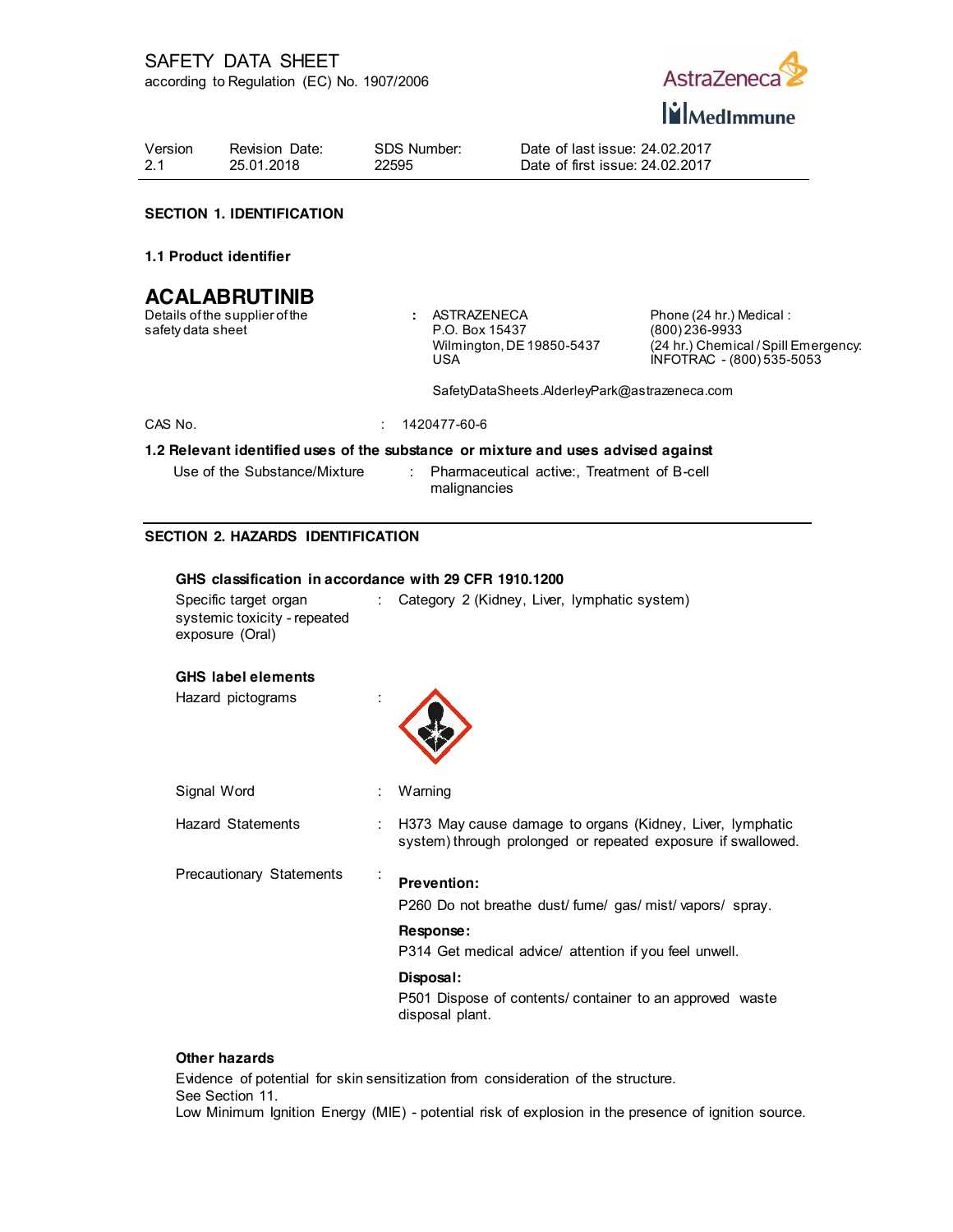

| Version | Revision Date: | SDS Number: |  |
|---------|----------------|-------------|--|
| 2.1     | 25.01.2018     | 22595       |  |

Date of last issue: 24.02.2017 Date of first issue: 24.02.2017

### **SECTION 3. COMPOSITION/INFORMATION ON INGREDIENTS**

Substance / Mixture : Substance

## **Hazardous ingredients**

| Chemical name        | ICAS-No.     | Concentration (% w/w) |
|----------------------|--------------|-----------------------|
| <b>Acalabrutinib</b> | 1420477-60-6 | $>= 95 - 5 = 100$     |

### **SECTION 4. FIRST AID MEASURES**

| If inhaled                                                        | Remove patient from exposure, keep warm and at rest.<br>Obtain medical attention if ill effects occur.                                                                                                                        |
|-------------------------------------------------------------------|-------------------------------------------------------------------------------------------------------------------------------------------------------------------------------------------------------------------------------|
| In case of skin contact                                           | : Take off all contaminated clothing immediately.<br>After contact with skin, wash immediately with plenty of water.<br>Obtain medical attention if ill effects occur.                                                        |
| In case of eye contact                                            | : Immediately irrigate with eyewash solution or clean water,<br>holding the eyelids apart, for at least 10 minutes.<br>Obtain medical attention.                                                                              |
| If swallowed                                                      | : Wash out mouth with water and give 200-300ml of water to<br>drink.<br>Do NOT induce vomiting as a First-Aid measure.<br>Obtain medical attention if ill effects occur.                                                      |
| Most important symptoms<br>and effects, both acute and<br>delayed | $\therefore$ Refer to sections 2 and 11<br>May cause damage to organs through prolonged or repeated<br>exposure if swallowed.                                                                                                 |
| Notes to physician                                                | Symptomatic treatment and supportive therapy as indicated.<br>Emergency medical treatment advice varies within different<br>countries.<br>For further information consult the Local National Poisons<br>Information Services. |

### **SECTION 5. FIRE-FIGHTING MEASURES**

|                                                   | Suitable extinguishing media : water spray, foam, dry chemical or CO2.                                        |
|---------------------------------------------------|---------------------------------------------------------------------------------------------------------------|
| Unsuitable extinguishing<br>media                 | Avoid high pressure media which could cause the formation of<br>a potentially explosible dust-air mixture.    |
| Specific hazards during fire<br>fighting          | : If involved in a fire, it may burn and emit noxious and toxic<br>fumes.                                     |
| Special protective equipment<br>for fire-fighters | : A self contained breathing apparatus and suitable protective<br>clothing should be worn in fire conditions. |

## **SECTION 6. ACCIDENTAL RELEASE MEASURES**

| Personal precautions, |  | Ensure full personal protection (including respiratory |  |  |  |
|-----------------------|--|--------------------------------------------------------|--|--|--|
|-----------------------|--|--------------------------------------------------------|--|--|--|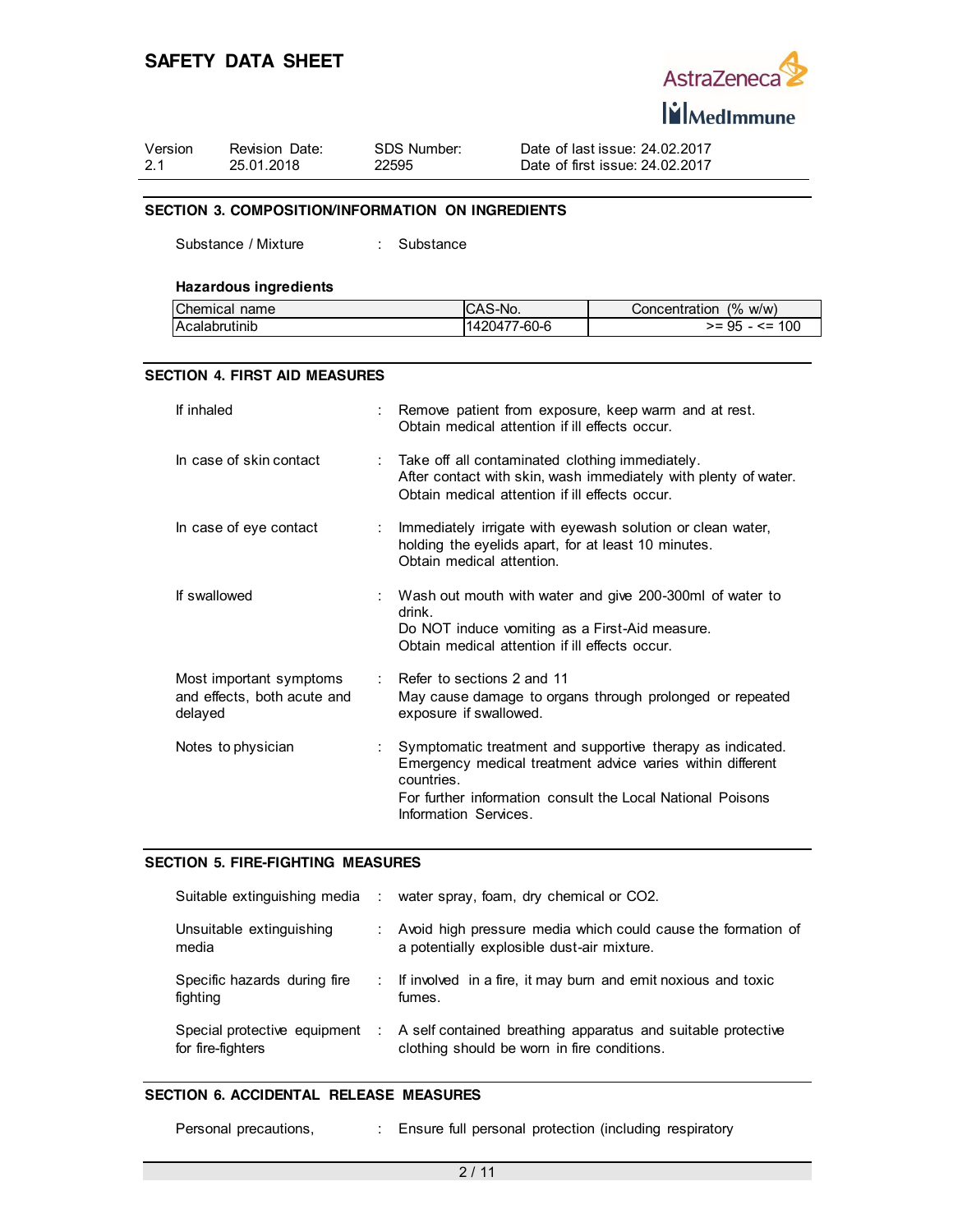

| Version<br>2.1 | Revision Date:<br>25.01.2018                             |   | SDS Number:<br>22595                                                | Date of last issue: 24.02.2017<br>Date of first issue: 24,02,2017 |
|----------------|----------------------------------------------------------|---|---------------------------------------------------------------------|-------------------------------------------------------------------|
|                | protective equipment and<br>emergency procedures         |   | See Section 8.<br>Avoid dispersal of dust in the air.               | protection) during removal of spillages.                          |
|                | Environmental precautions                                |   |                                                                     | : Prevent entry into drains, sewers or watercourses.              |
|                | Methods and materials for<br>containment and cleaning up | ÷ | Moisten spillages with water.<br>Wash the spillage area with water. | Transfer to a container for disposal or recovery.                 |

## **SECTION 7. HANDLING AND STORAGE**

| Advice on safe handling            | Avoid contact with skin and eyes.<br>Avoid inhalation.<br>Minimize dust generation and accumulation.<br>The material may form explosible dust-air mixture if dispersed.<br>Dust clouds are extremely sensitive to ignition by electrostatic<br>discharge or other ignition sources. Ensure good earthing of<br>equipment and personnel. |
|------------------------------------|-----------------------------------------------------------------------------------------------------------------------------------------------------------------------------------------------------------------------------------------------------------------------------------------------------------------------------------------|
| Conditions for safe storage        | Keep tightly closed.                                                                                                                                                                                                                                                                                                                    |
| Recommended storage<br>temperature | 59 - 86 °F                                                                                                                                                                                                                                                                                                                              |

## **SECTION 8. EXPOSURE CONTROLS/PERSONAL PROTECTION**

## **Ingredients with workplace control parameters**

| <b>Ingredients</b>            | CAS-No.                    | Value type<br>(Form of<br>exposure) | Control<br>parameters /<br>Permissible<br>concentration                                                                                                                         | <b>Basis</b> |
|-------------------------------|----------------------------|-------------------------------------|---------------------------------------------------------------------------------------------------------------------------------------------------------------------------------|--------------|
| Acalabrutinib                 | 1420477-60-<br>6           | <b>TWA</b>                          | $0.01$ mg/m3                                                                                                                                                                    | <b>COM</b>   |
| <b>Engineering measures</b>   | workplace risk assessment. |                                     | Atmospheric levels should be controlled using the principles<br>of good occupational hygiene practice as specified in the<br>Prevent entry into drains, sewers or watercourses. |              |
| Personal protective equipment |                            |                                     |                                                                                                                                                                                 |              |
| Respiratory protection<br>÷.  |                            | additional guidance, as needed.     | As necessary, use NIOSH approved respiratory protection<br>device consistent with the work place risk assessment.<br>Consult a qualified safety and health professional for     |              |
| Eye protection                |                            | selection of other protection.      | Use safety glasses to protect against direct contact with the<br>substance if the risk assessment does not support the                                                          |              |
| Skin and body protection      |                            |                                     | Use impervious clothing to protect against direct contact with<br>the substance if the risk assessment does not support the                                                     |              |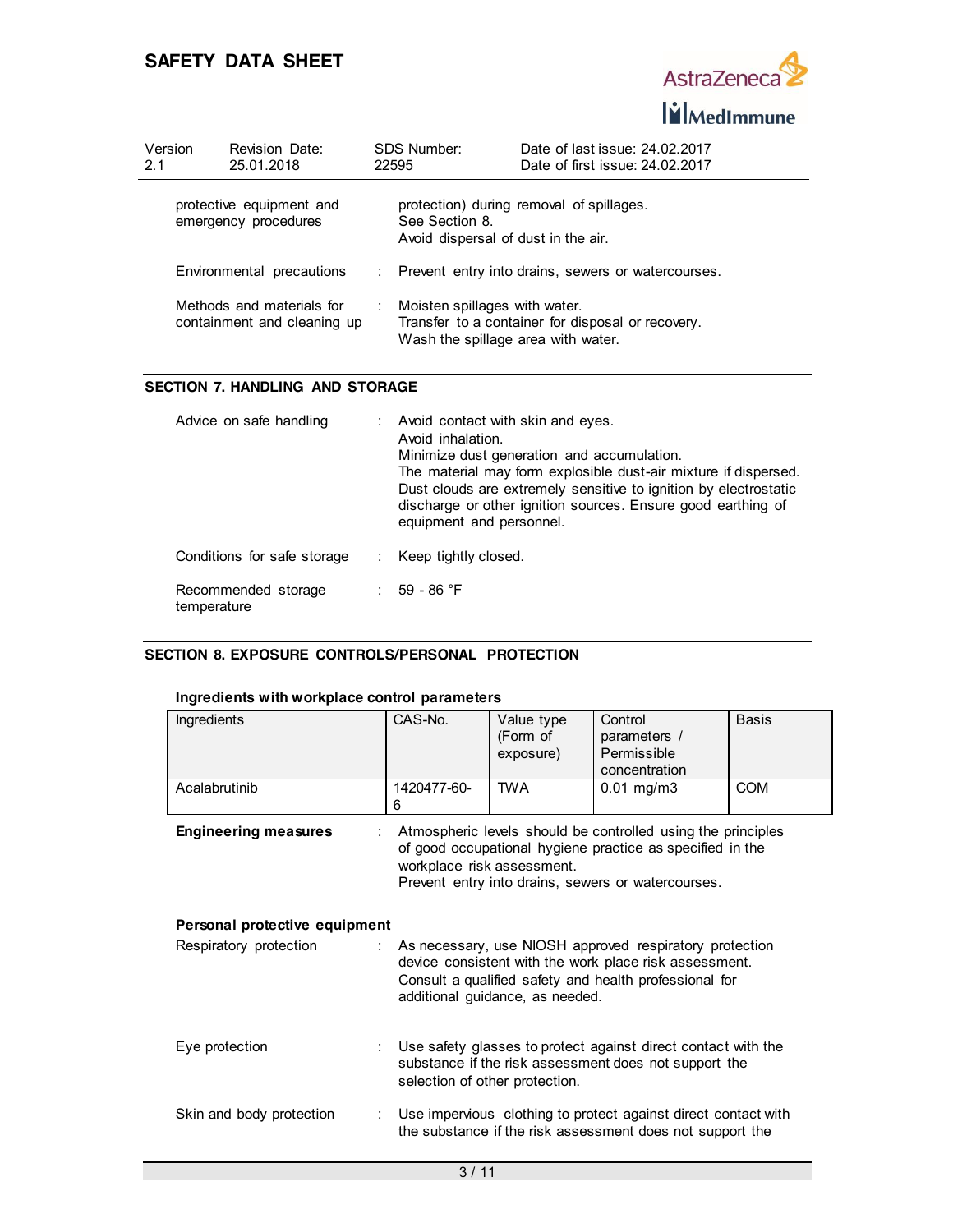

| Version<br>2.1 | Revision Date:<br>25.01.2018 | SDS Number:<br>22595                | Date of last issue: 24.02.2017<br>Date of first issue: 24.02.2017                                                                                                                                                                                                                                                                                                                                                                                                                                                                                                                                                                                                                 |
|----------------|------------------------------|-------------------------------------|-----------------------------------------------------------------------------------------------------------------------------------------------------------------------------------------------------------------------------------------------------------------------------------------------------------------------------------------------------------------------------------------------------------------------------------------------------------------------------------------------------------------------------------------------------------------------------------------------------------------------------------------------------------------------------------|
|                |                              | is resistant to the solvent/liquid. | selection of other protection. Use impervious protective<br>gloves to protect against direct contact with the substance. If<br>the substance is dissolved or wetted use a glove material that                                                                                                                                                                                                                                                                                                                                                                                                                                                                                     |
|                | Protective measures          |                                     | Decisions about whether the use of personal protective<br>equipment (PPE) is appropriate as part of the control strategy<br>should be based on the workplace risk assessment and<br>should take account of local legislative requirements for<br>selection and use. There are multiple factors that will affect<br>the specific requirements such as amount and concentration<br>of the material, duration of exposure, frequency of exposure,<br>external environmental conditions, the task, the user etc.<br>All the information above should not be used in isolation and<br>should be considered in the context of the workplace risk<br>assessment on a case by case basis. |

## **SECTION 9. PHYSICAL AND CHEMICAL PROPERTIES**

| Appearance                                                              | $\ddot{\phantom{a}}$ | solid                            |
|-------------------------------------------------------------------------|----------------------|----------------------------------|
| Color                                                                   | İ.                   | white to yellow, to, light brown |
| Odor                                                                    |                      | No data available                |
| <b>Odor Threshold</b>                                                   | $\ddot{\phantom{a}}$ | No data available                |
| рH                                                                      | ÷                    | No data available                |
| Melting point/range                                                     | $\ddot{\cdot}$       | No data available                |
| Boiling point/boiling range                                             | ÷                    | No data available                |
| Flash point                                                             | $\ddot{\cdot}$       | No data available                |
| Evaporation rate                                                        |                      | No data available                |
| Flammability (solid, gas)                                               | ÷.                   | No data available                |
| Self-ignition                                                           | ÷                    | 1,112 - 1,247 °F                 |
| Upper explosion limit / Upper :<br>flammability limit                   |                      | No data available                |
| Lower explosion limit / Lower : No data available<br>flammability limit |                      |                                  |
| Vapor pressure                                                          | $\ddot{\cdot}$       | No data available                |
| Relative vapor density                                                  | $\ddot{\cdot}$       | No data available                |
| Relative density                                                        | $\ddot{\cdot}$       | No data available                |
| Solubility(ies)<br>Water solubility                                     |                      | insoluble                        |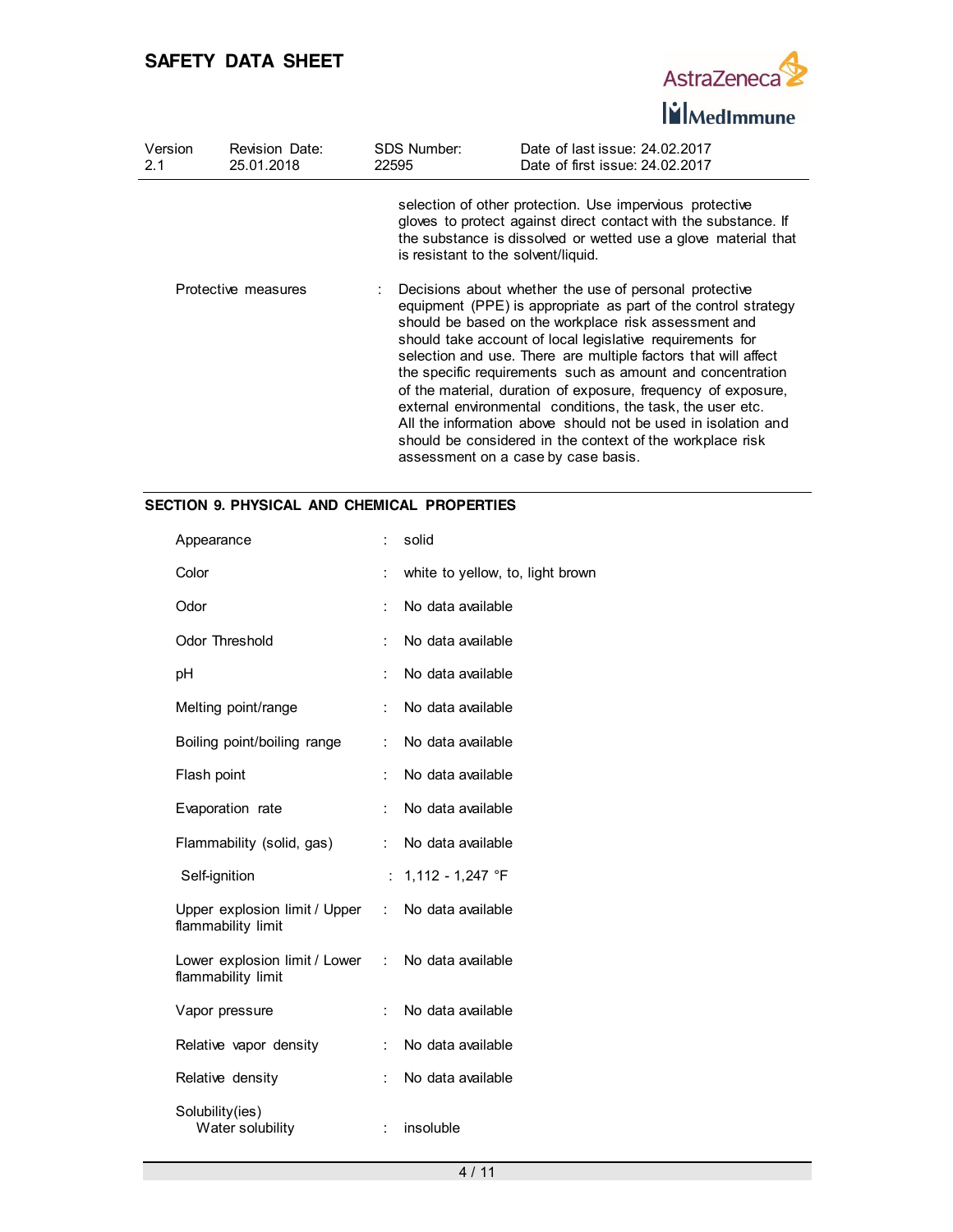

| Version<br>2.1 |               | Revision Date:<br>25.01.2018 | 22595                | SDS Number:               | Date of last issue: 24,02,2017<br>Date of first issue: 24.02.2017                                               |
|----------------|---------------|------------------------------|----------------------|---------------------------|-----------------------------------------------------------------------------------------------------------------|
|                |               |                              |                      | $pH: \geq 6$              |                                                                                                                 |
|                |               |                              |                      | soluble<br>pH: < 3        |                                                                                                                 |
|                |               | Solubility in other solvents | ÷.                   | tetrahydrofuran, methanol | soluble in:, dichloromethane, Dimethylformamide, dimethyl<br>sulfoxide, slightly soluble in:, Acetone, Ethanol, |
|                | octanol/water | Partition coefficient: n-    |                      | log Pow: 2.03             |                                                                                                                 |
|                |               | Autoignition temperature     |                      | : $1,112 - 1,247$ °F      |                                                                                                                 |
|                |               | Decomposition temperature    | ÷                    | No data available         |                                                                                                                 |
|                | Viscosity     |                              |                      |                           |                                                                                                                 |
|                |               | Viscosity, dynamic           |                      | No data available         |                                                                                                                 |
|                |               | Viscosity, kinematic         | $\ddot{\phantom{a}}$ | No data available         |                                                                                                                 |
|                |               | Explosive properties         |                      | No data available         |                                                                                                                 |
|                |               | Oxidizing properties         |                      | No data available         |                                                                                                                 |
|                |               | Molecular weight             |                      | 465.5 g/mol               |                                                                                                                 |
|                |               | Minimum ignition energy      | $\ddot{\phantom{a}}$ | $3 - 10$ mJ               |                                                                                                                 |

## **SECTION 10. STABILITY AND REACTIVITY**

| Reactivity                            |    | No known reactivity hazard under normal conditions. |
|---------------------------------------|----|-----------------------------------------------------|
| Chemical stability                    |    | Stable under normal conditions.                     |
| Possibility of hazardous<br>reactions |    | None known.                                         |
| Conditions to avoid                   | ÷. | No conditions producing hazardous situations known. |
| Incompatible materials                |    | None known.                                         |
| Hazardous decomposition<br>products   | t. | No hazardous decomposition products are known.      |

## **SECTION 11. TOXICOLOGICAL INFORMATION**

### **11.1. Acute toxicity**

Not classified based on available information.

### **Ingredients:**

#### **Acalabrutinib:**

Acute oral toxicity : Oral minimum lethal dose (Rat): > 2,000 mg/kg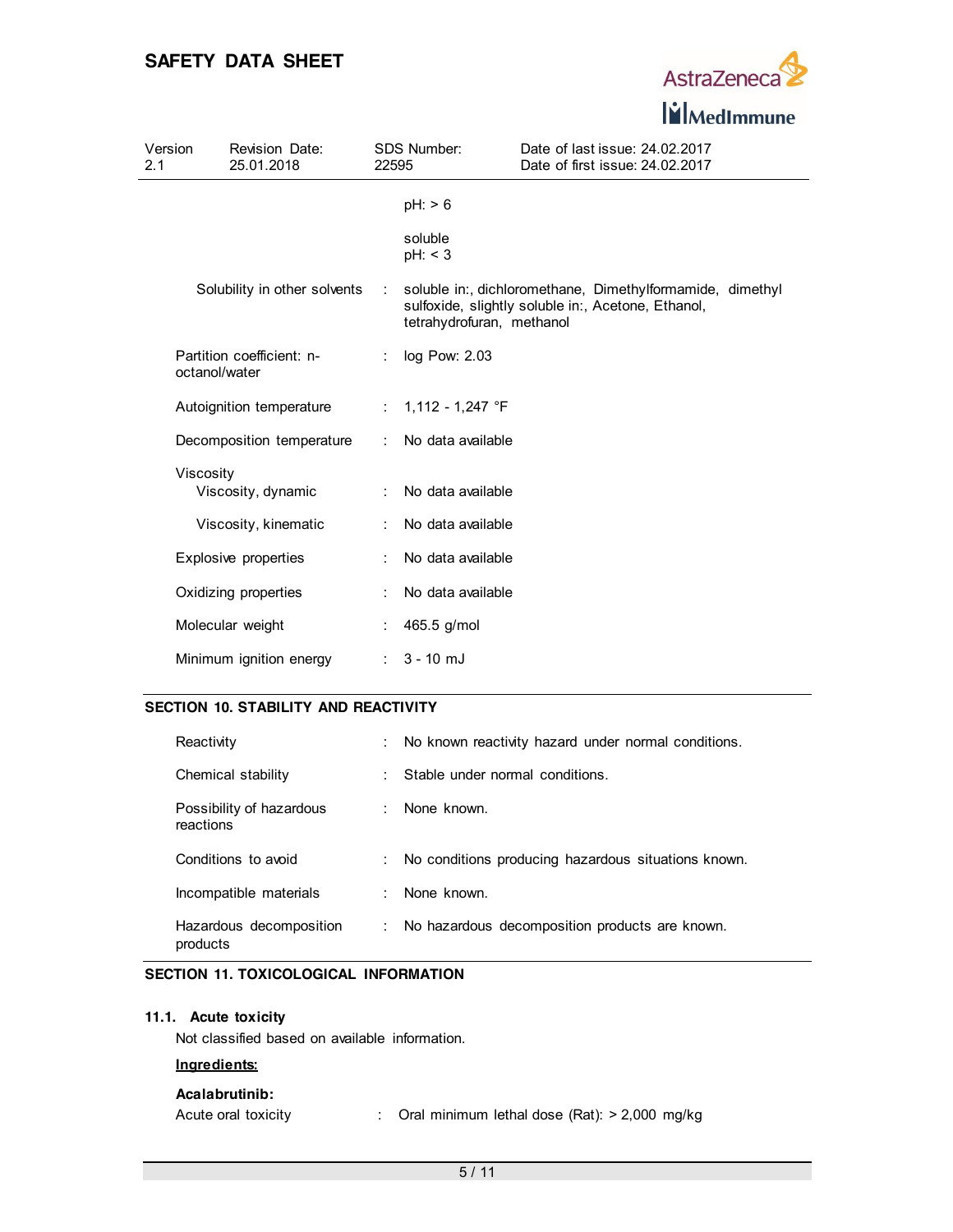

| Version<br>21 | Revision Date:<br>25.01.2018 | SDS Number:<br>22595       | Date of last issue: 24.02.2017<br>Date of first issue: 24.02.2017 |
|---------------|------------------------------|----------------------------|-------------------------------------------------------------------|
|               | Acute inhalation toxicity    | exposure.(STOT)            | Remarks: May cause effects as described under single              |
|               | Acute dermal toxicity        | Remarks: No data available |                                                                   |

## **11.2 Skin corrosion/irritation**

Not classified based on available information.

## **Ingredients:**

**Acalabrutinib:**

Remarks: No data available

### **11.3 Serious eye damage/eye irritation**

Not classified based on available information.

### **Ingredients:**

**Acalabrutinib:** Remarks: No information available.

## **11.4 Respiratory or skin sensitization**

### **Skin sensitization**

Not classified based on available information.

### **Respiratory sensitization**

Not classified based on available information.

## **11.5 Germ cell mutagenicity**

Not classified based on available information.

#### **Ingredients:**

### **Acalabrutinib:**

| Germ cell mutagenicity - | There is no evidence of genotoxic potential in in vitro and in |  |  |  |
|--------------------------|----------------------------------------------------------------|--|--|--|
| Assessment               | vivo tests.                                                    |  |  |  |

### **11.6 Carcinogenicity**

Not classified based on available information.

## **Ingredients:**

| Acalabrutinib:<br>Carcinogenicity -<br>Assessment | : No information available.                                                                                                                                    |
|---------------------------------------------------|----------------------------------------------------------------------------------------------------------------------------------------------------------------|
| <b>IARC</b>                                       | No ingredient of this product present at levels greater than or<br>equal to 0.1% is identified as probable, possible or confirmed<br>human carcinogen by IARC. |
| <b>OSHA</b>                                       | No component of this product present at levels greater than or<br>equal to 0.1% is on OSHA's list of regulated carcinogens.                                    |
| <b>NTP</b>                                        | No ingredient of this product present at levels greater than or                                                                                                |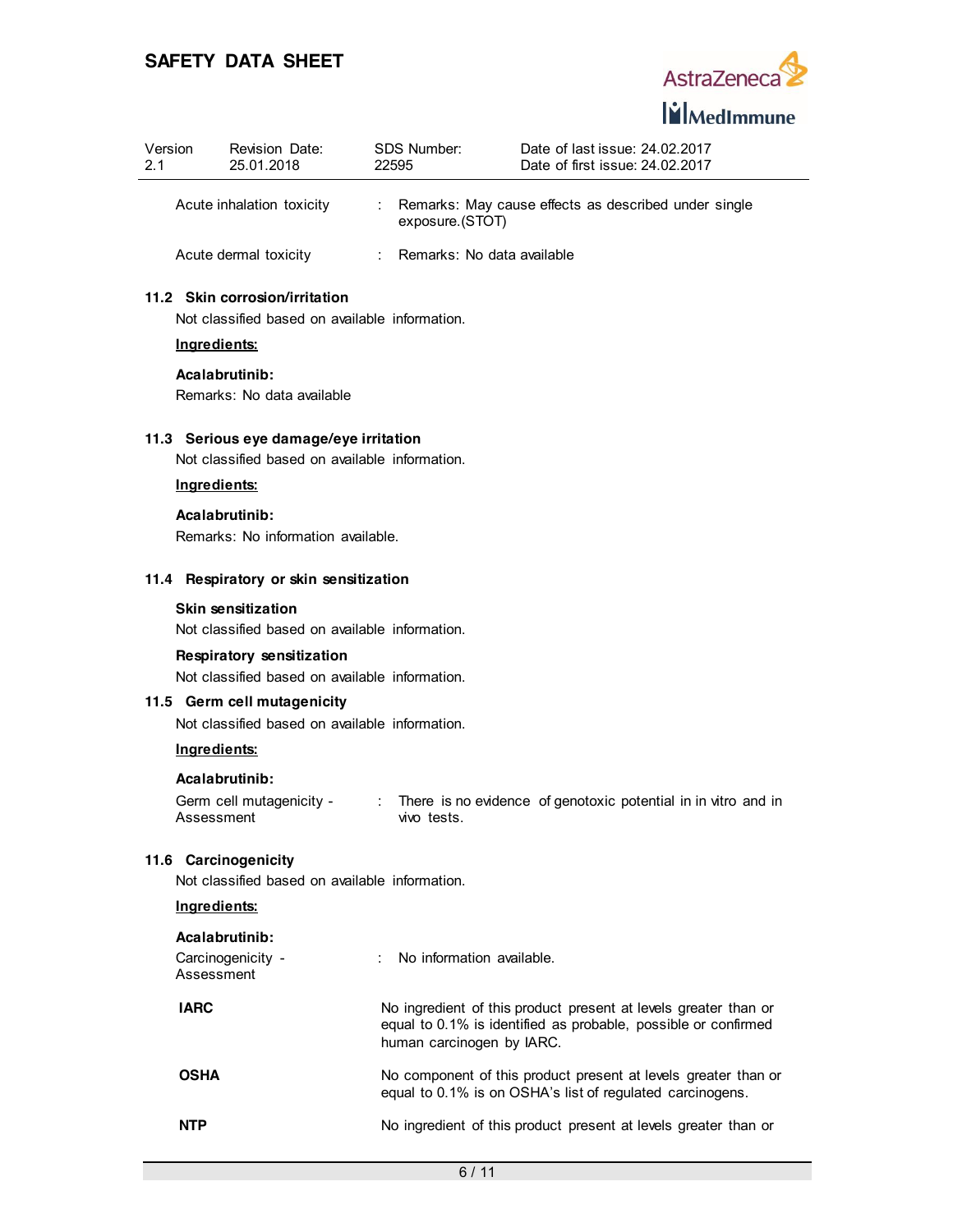

| Version | Revision Date: | SDS Number: | Date of last issue: 24,02,2017  |
|---------|----------------|-------------|---------------------------------|
| 2.1     | 25.01.2018     | 22595       | Date of first issue: 24.02.2017 |

equal to 0.1% is identified as a known or anticipated carcinogen by NTP.

### **11.7 Reproductive toxicity**

Not classified based on available information.

### **Ingredients:**

#### **Acalabrutinib:**

| Reproductive toxicity - | No effects on development have been reported from       |
|-------------------------|---------------------------------------------------------|
| Assessment              | developmental toxicology studies in rats and rabbits No |
|                         | toxicity to reproduction                                |

#### **11.8 STOT-single exposure**

Not classified based on available information.

### **Ingredients:**

#### **Acalabrutinib:**

Routes of exposure: Oral Remarks: May cause effects as described under repeated exposure.(STOT)

#### **11.9 STOT-repeated exposure**

May cause damage to organs (Kidney, Liver, lymphatic system) through prolonged or repeated exposure if swallowed.

### **Ingredients:**

#### **Acalabrutinib:**

Routes of exposure: Oral Target Organs: Kidney, Liver, lymphatic system Assessment: May cause damage to organs through prolonged or repeated exposure. Remarks: May cause gastrointestinal discomfort, drowsiness, itchiness, increased tendency to bruise, feeling cold, headache and musculoskeletal pain.

Based on human experience.

### **11.10 Aspiration toxicity**

Not classified based on available information.

### **SECTION 12. ECOLOGICAL INFORMATION**

**Ecotoxicity**

**Ingredients:**

**Acalabrutinib:**

Toxicity to fish : Remarks: No information available.

### **Persistence and degradability**

**Ingredients:**

**Acalabrutinib:**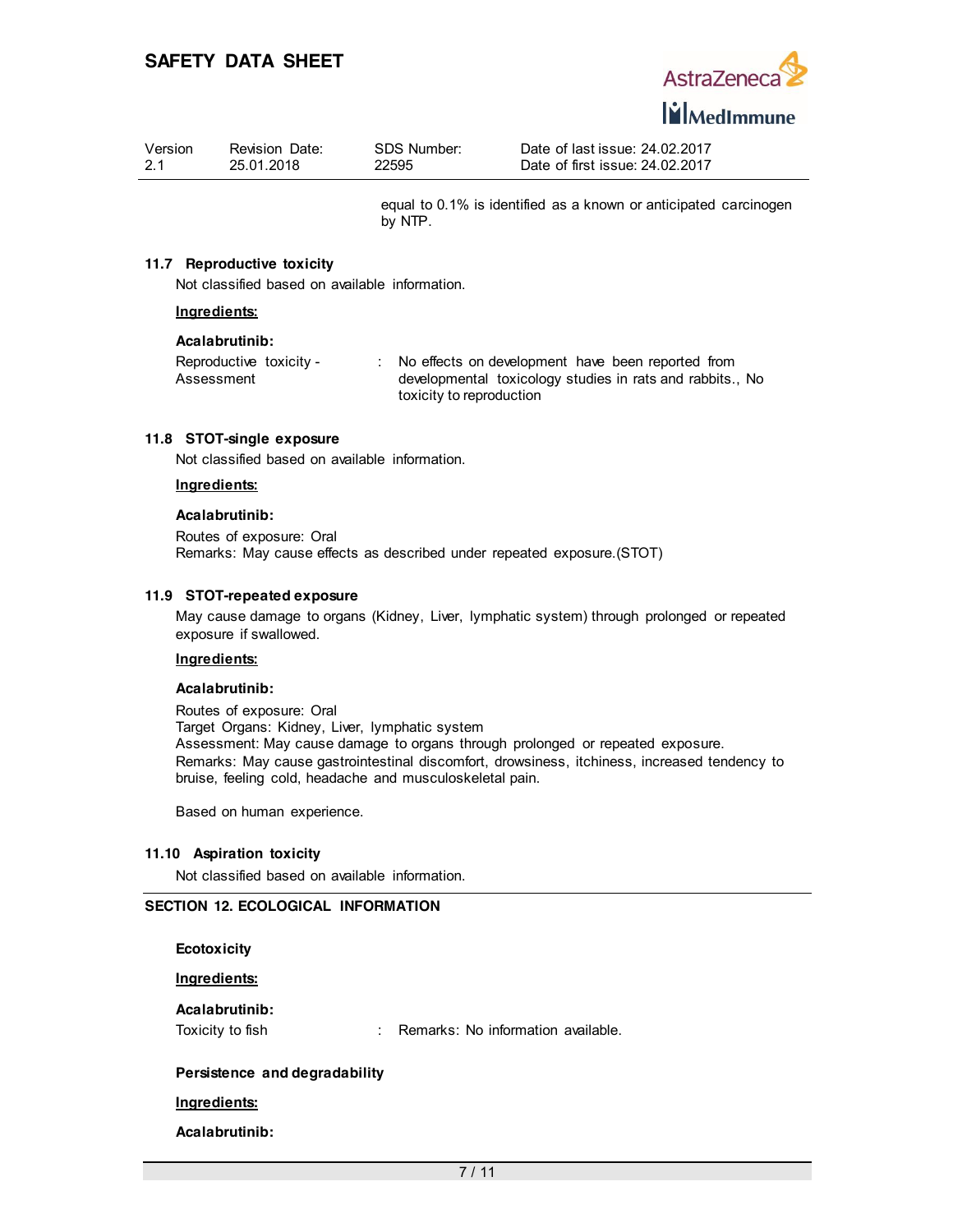

| Version<br>2.1 |                 | Revision Date:<br>25.01.2018                     |                             | SDS Number:<br>22595               | Date of last issue: 24.02.2017<br>Date of first issue: 24.02.2017                                                                                                                                                                                                                                        |  |
|----------------|-----------------|--------------------------------------------------|-----------------------------|------------------------------------|----------------------------------------------------------------------------------------------------------------------------------------------------------------------------------------------------------------------------------------------------------------------------------------------------------|--|
|                |                 | Biodegradability                                 | ÷                           |                                    | Remarks: No degradation data available. The substance is<br>assumed not to be rapidly degradable.                                                                                                                                                                                                        |  |
|                |                 | <b>Bioaccumulative potential</b>                 |                             |                                    |                                                                                                                                                                                                                                                                                                          |  |
|                | Ingredients:    |                                                  |                             |                                    |                                                                                                                                                                                                                                                                                                          |  |
|                |                 | Acalabrutinib:<br><b>Bioaccumulation</b>         | $\mathcal{L}^{\mathcal{L}}$ | Remarks: No data available         |                                                                                                                                                                                                                                                                                                          |  |
|                |                 | <b>Mobility in soil</b>                          |                             |                                    |                                                                                                                                                                                                                                                                                                          |  |
|                | Ingredients:    |                                                  |                             |                                    |                                                                                                                                                                                                                                                                                                          |  |
|                |                 | Acalabrutinib:                                   |                             |                                    |                                                                                                                                                                                                                                                                                                          |  |
|                | Mobility        |                                                  |                             | Remarks: No data available         |                                                                                                                                                                                                                                                                                                          |  |
|                |                 | Distribution among<br>environmental compartments |                             | Remarks: No information available. |                                                                                                                                                                                                                                                                                                          |  |
|                |                 | Other adverse effects                            |                             |                                    |                                                                                                                                                                                                                                                                                                          |  |
|                | <b>Product:</b> |                                                  |                             |                                    |                                                                                                                                                                                                                                                                                                          |  |
|                |                 | Ozone-Depletion Potential                        |                             | Substances<br>B).                  | Regulation: 40 CFR Protection of Environment; Part 82<br>Protection of Stratospheric Ozone - CAA Section 602 Class I<br>Remarks: This product neither contains, nor was<br>manufactured with a Class I or Class II ODS as defined by the<br>U.S. Clean Air Act Section 602 (40 CFR 82, Subpt. A, App.A + |  |

## **SECTION 13. DISPOSAL CONSIDERATIONS**

| Disposal methods       |                                                                                                                                                                                                                                                         |
|------------------------|---------------------------------------------------------------------------------------------------------------------------------------------------------------------------------------------------------------------------------------------------------|
| Waste from residues    | Disposal should be in accordance with local, state or national<br>legislation.<br>Waste, even small quantities, should never be poured down<br>drains, sewers or water courses.<br>Dispose of contents/ container to an approved incineration<br>plant. |
| Contaminated packaging | Empty container will retain residue. Observe all hazard<br>precautions.                                                                                                                                                                                 |

## **SECTION 14. TRANSPORT INFORMATION**

Not classified as dangerous in the meaning of transport regulations.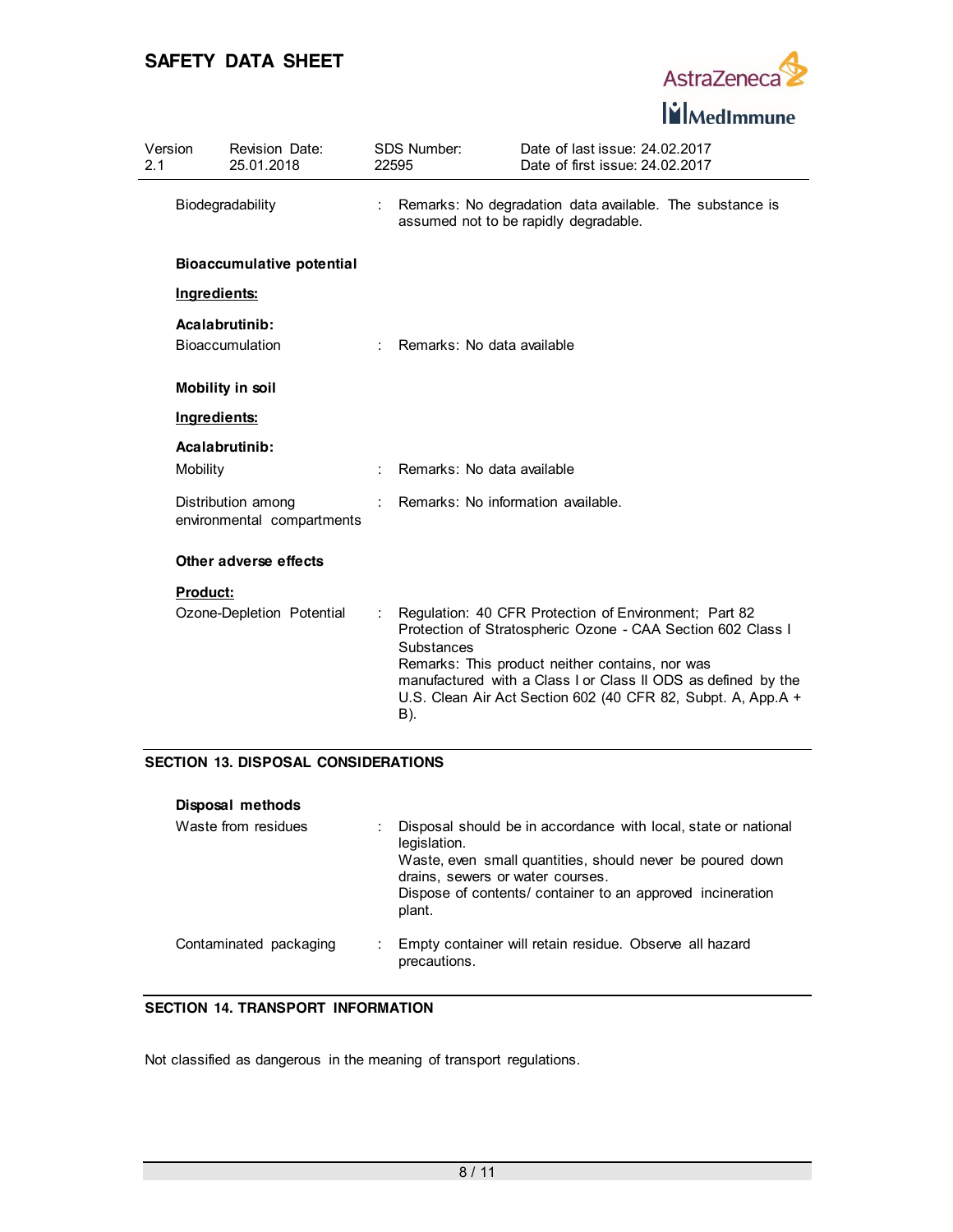

### **SECTION 15. REGULATORY INFORMATION**

### **EPCRA - Emergency Planning and Community Right-to-Know**

### **CERCLA Reportable Quantity**

This material does not contain any components with a CERCLA RQ.

### **SARA 304 Extremely Hazardous Substances Reportable Quantity**

This material does not contain any components with a section 304 EHS RQ.

### **SARA 302 Extremely Hazardous Substances Threshold Planning Quantity**

| Ingredients          | CAS-No.           | Component TPQ (lbs)                                                                                                                                                                     |
|----------------------|-------------------|-----------------------------------------------------------------------------------------------------------------------------------------------------------------------------------------|
| SARA 311/312 Hazards | : No SARA Hazards |                                                                                                                                                                                         |
| <b>SARA 313</b>      |                   | This material does not contain any chemical components with<br>known CAS numbers that exceed the threshold (De Minimis)<br>reporting levels established by SARA Title III, Section 313. |

### **Clean Air Act**

This product neither contains, nor was manufactured with a Class I or Class II ODS as defined by the U.S. Clean Air Act Section 602 (40 CFR 82, Subpt. A, App.A + B).

This product does not contain any hazardous air pollutants (HAP), as defined by the U.S. Clean Air Act Section 112 (40 CFR 61).

This product does not contain any chemicals listed under the U.S. Clean Air Act Section 112(r) for Accidental Release Prevention (40 CFR 68.130, Subpart F).

This product does not contain any chemicals listed under the U.S. Clean Air Act Section 111 SOCMI Intermediate or Final VOC's (40 CFR 60.489).

### **Clean Water Act**

This product does not contain any Hazardous Substances listed under the U.S. CleanWater Act, Section 311, Table 116.4A.

This product does not contain any Hazardous Chemicals listed under the U.S. CleanWater Act, Section 311, Table 117.3.

This product does not contain any toxic pollutants listed under the U.S. Clean Water Act Section 307

### **US State Regulations**

### **Massachusetts Right To Know**

No components are subject to the Massachusetts Right to Know Act.

| Pennsylvania Right To Know |              |
|----------------------------|--------------|
| Acalabrutinib              | 1420477-60-6 |
| New Jersey Right To Know   |              |
| Acalabrutinib              | 1420477-60-6 |

### **California Prop. 65**

This product does not contain any chemicals known to the State of California to cause cancer, birth, or any other reproductive defects.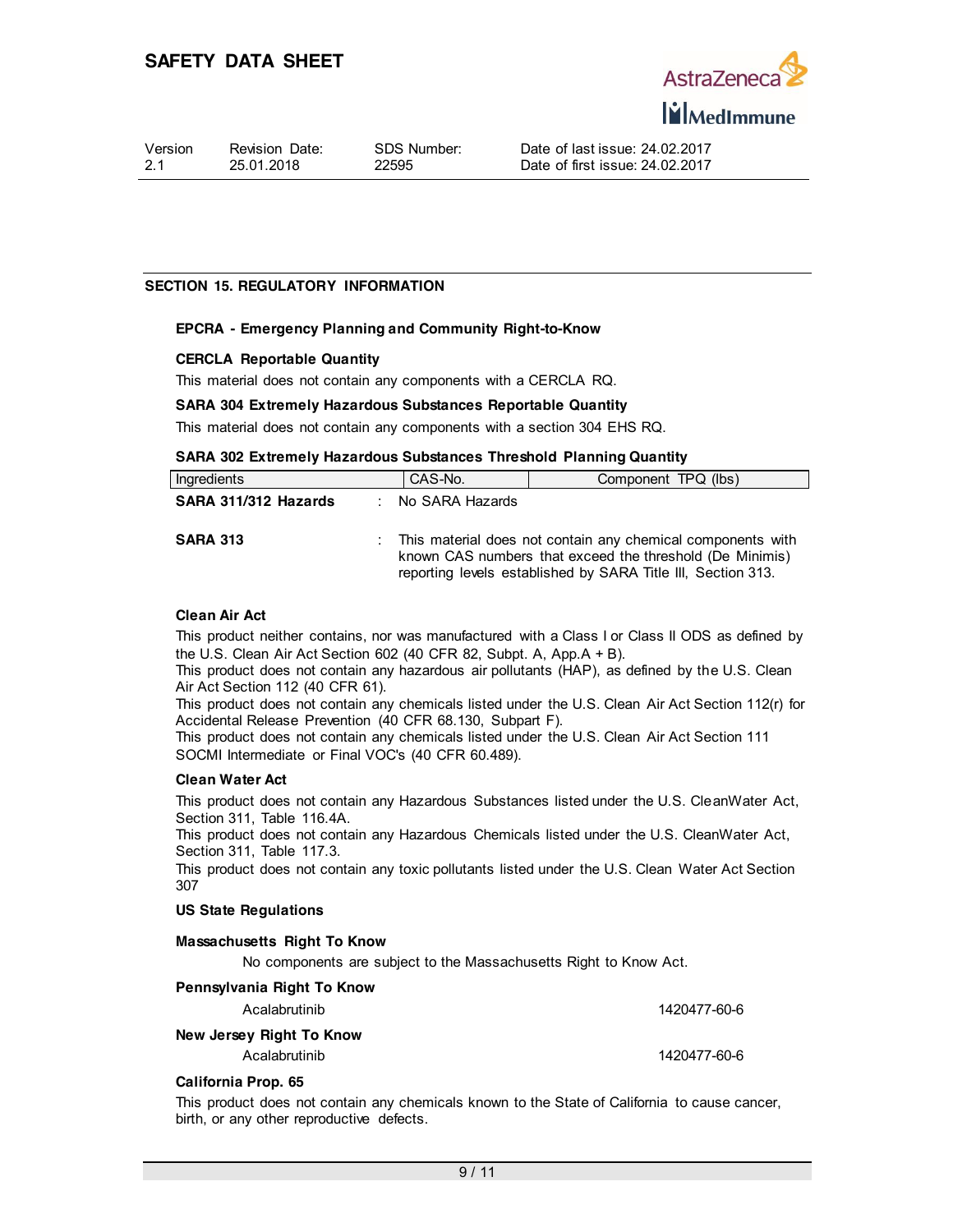

| Version<br>2.1 | <b>Revision Date:</b><br>25.01.2018 |                             | SDS Number:<br>22595          | Date of last issue: 24.02.2017<br>Date of first issue: 24.02.2017          |
|----------------|-------------------------------------|-----------------------------|-------------------------------|----------------------------------------------------------------------------|
| <b>REACH</b>   |                                     | $\mathcal{L}_{\mathcal{A}}$ | Not listed                    | The ingredients of this product are reported in the following inventories: |
| <b>DSL</b>     |                                     |                             | on the Canadian DSL nor NDSL. | This product contains the following components that are not                |
|                |                                     |                             | Acalabrutinib                 |                                                                            |
| <b>AICS</b>    |                                     |                             | Not listed                    |                                                                            |
| <b>ENCS</b>    |                                     |                             | Not listed                    |                                                                            |
| <b>ISHL</b>    |                                     | ÷                           | Not listed                    |                                                                            |
| <b>IECSC</b>   |                                     | ÷                           | Not listed                    |                                                                            |
| TCSI           |                                     | ÷                           | Not listed                    |                                                                            |
| TSCA           |                                     |                             | Not On TSCA Inventory         |                                                                            |

### **TSCA list**

No substances are subject to a Significant New Use Rule.

No substances are subject to TSCA 12(b) export notification requirements.

## **SECTION 16. OTHER INFORMATION**

### **Further information**

### **Full text of other abbreviations**

AGW – Arbeitsplatzgrenzwert (Germany TRGS 900); AICS - Australian Inventory of Chemical Substances; ASTM - American Society for the Testing of Materials; bw - Body weight; CERCLA - Comprehensive Environmental Response, Compensation, and Liability Act; CMR - Carcinogen, Mutagen or Reproductive Toxicant; COM – In-house occupational exposure limit; DOT - Department of Transportation; DSL - Domestic Substances List (Canada); ECx - Concentration associated with x% response; EHS - Extremely Hazardous Substance; ELx - Loading rate associated with x% response; EmS - Emergency Schedule; ENCS - Existing and New Chemical Substances (Japan); ErCx - Concentration associated with x% growth rate response; ERG - Emergency Response Guide; GHS - Globally Harmonized System; GLP - Good Laboratory Practice; HMIS - Hazardous Materials Identification System; HYG – Analytical method for occupational exposure monitoring; IARC - International Agency for Research on Cancer; IATA - International Air Transport Association; IC50 - Half maximal inhibitory concentration; ICAO - International Civil Aviation Organization; IECSC - Inventory of Existing Chemical Substances in China; IMDG - International Maritime Dangerous Goods; IMO - International Maritime Organization; ISHL - Industrial Safety and Health Law (Japan); ISO - International Organisation for Standardization; LC50 - Lethal Concentration to 50 % of a test population; LD50 - Lethal Dose to 50% of a test population (Median Lethal Dose); MSHA - Mine Safety and Health Administration; n.o.s. - Not Otherwise Specified; NFPA - National Fire Protection Association; NO(A)EC - No Observed (Adverse) Effect Concentration; NO(A)EL - No Observed (Adverse) Effect Level; NOELR - No Observable Effect Loading Rate; NTP - National Toxicology Program; OECD - Organization for Economic Co-operation and Development; OPPTS - Office of Chemical Safety and Pollution Prevention; PBT - Persistent, Bioaccumulative and Toxic substance; (Q)SAR - (Quantitative) Structure Activity Relationship; RCRA - Resource Conservation and Recovery Act; REACH - Regulation (EC) No 1907/2006 of the European Parliament and of the Council